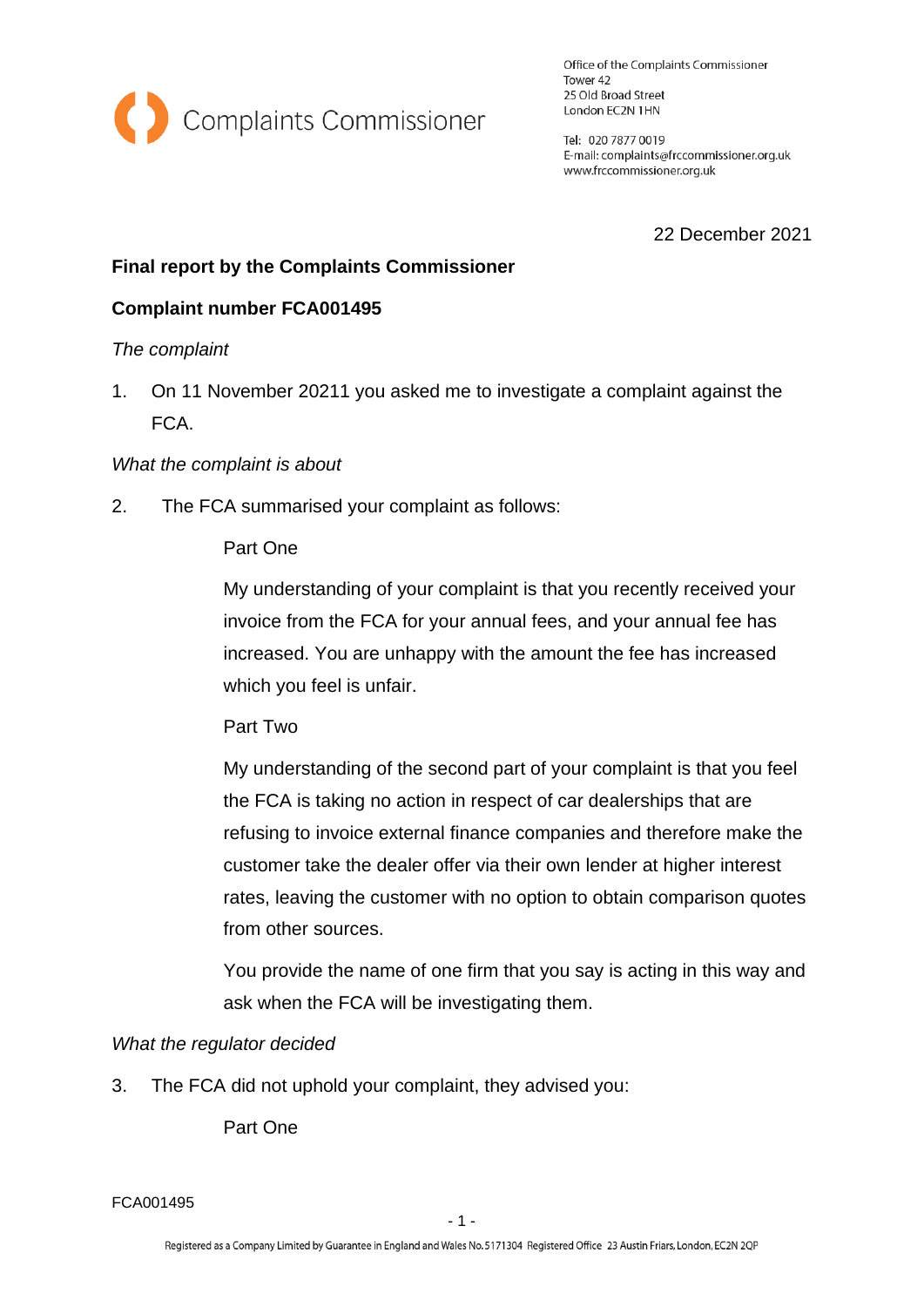Paragraph 3.4(c) of the [Scheme](http://www.fca.org.uk/your-fca/complaints-scheme) explains that this type of complaint is excluded from the Scheme. This is because your complaint relates to the performance of the regulators' legislative functions as defined in the Financial Services Act 2012 (including making rules and issuing codes and general guidance).

Although I have not investigated your complaint formally under the Scheme, I have liaised with the area of the FCA most closely connected to your complaint in order to provide you with a response to the matters raised.

The FCA is funded entirely through fees from the firms it regulates and receives no government grants or other subsidies. We set fees to recover costs and not to influence policy.

The minimum fees for consumer credit activities have fallen behind our other minimum fees and so the shortfall is being picked up by other firms. That is why, as we explained in our April 2021 [Consultation](https://www.fca.org.uk/publication/consultation/cp21-8.pdf)  [Paper,](https://www.fca.org.uk/publication/consultation/cp21-8.pdf) we have started to realign them with the fees paid by other firms in the 'A' fee blocks.<sub>1</sub> Our aim is to merge consumer credit with the minimum fee for 'A' blocks so that firms which have additional creditrelated permissions, including IFAs, pay only one minimum fee. The consumer credit revenue was originally kept separate to target recovery of the costs of setting up the consumer credit regulatory regime when it was transferred to the FCA in 2014. Those costs have now been recovered and so there is no longer a need to maintain the distinction.

#### Part Two

Unfortunately, paragraph 3.5 of the Scheme, provides that we will not investigate complaints which amount to no more than dissatisfaction with the FCA's general policies or with the exercise of, or failure to exercise, discretion where no unreasonable, unprofessional or other misconduct is alleged. You can view the Scheme online at [www.fca.org.uk/your-fca/complaints-scheme.](http://www.fca.org.uk/your-fca/complaints-scheme)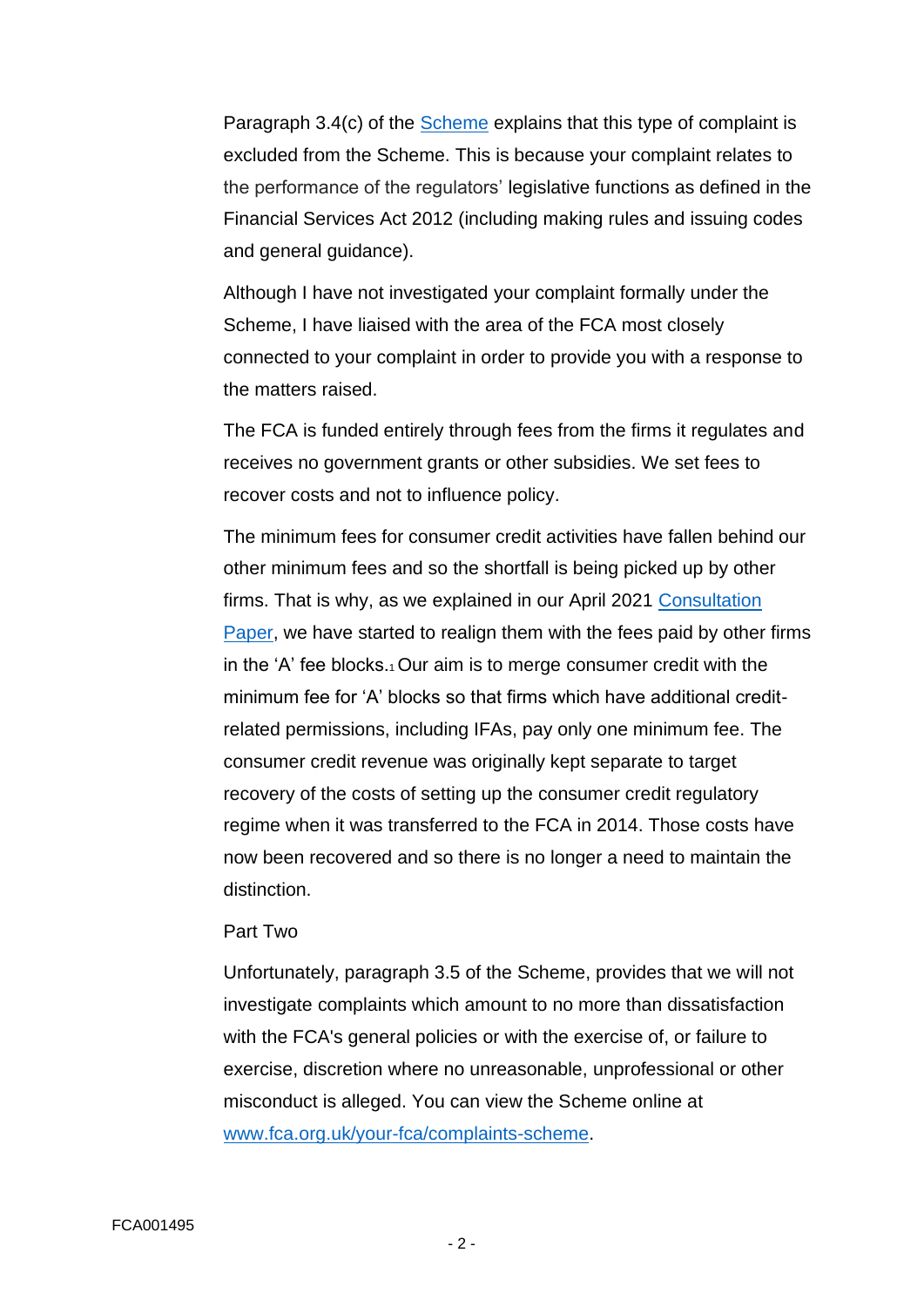In this case, you are unhappy with the FCA's general approach in relation to this particular sector, as you feel the FCA's approach is inadequate.

Although I have not investigated your complaint formally under the Scheme, I have liaised with the area of the FCA most closely connected to your complaint in order to provide you with a response to the matters raised.

Under the current rules, motor dealers can decide which lenders to engage with in a commercial relationship. Some motor dealers may only have arrangements in place with one lender, and some will have arrangements with several lenders, often referred to as the dealer's "panel" of lenders. There is currently no requirement for motor dealers to have arrangements in place with all lenders in the market.

Arrangements between the motor dealer and the lender can be complex because the dealer has to arrange for ownership to be passed to the lender, rather than the borrower where the vehicle is to be purchased through a Hire Purchase Agreement, and there may be further terms to agree, for instance which party undertakes ongoing servicing and repairs.

If a borrower wants to purchase a specific car from a dealer, which will only deal with a panel of lenders, none of which the borrower wants to use, the borrower can purchase the vehicle through use of a personal loan rather than hire purchase.

The part of the FCA responsible for the supervision of this sector have been passed your concerns and are grateful for them. We will consider the points that you have raised when undertaking the FCA's assessment of the market. The FCA is committed to making sure that competition in the motor finance market delivers in the interests of consumers and will bear your comments in mind during our continued work on this sector.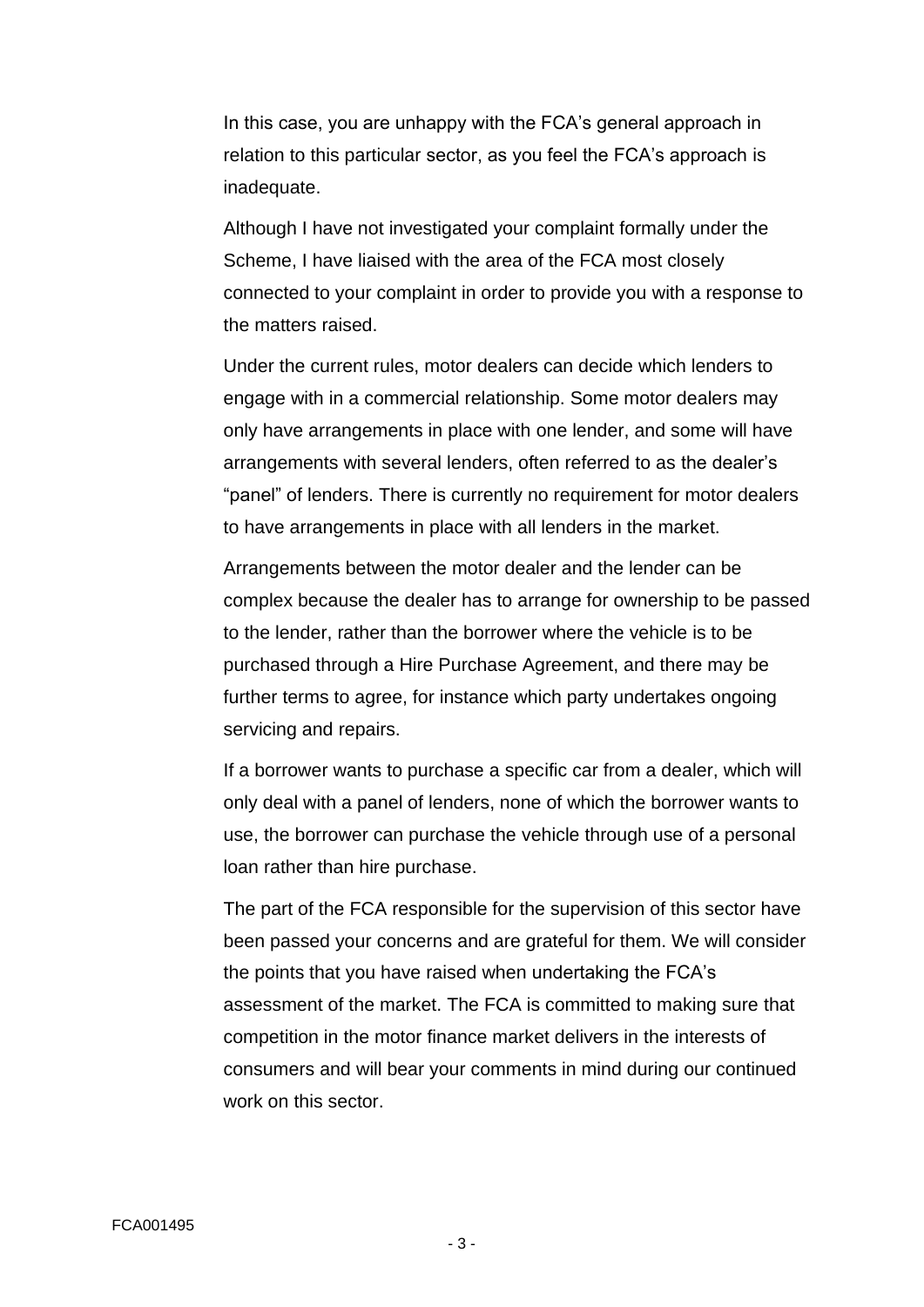Whilst the information you have passed regarding a particular firm has been passed onto the relevant part of the FCA, we will not be able to comment on what action, if any, is taken further to it.

#### *Why you are unhappy with the regulator's decision*

4. You have asked me to review the FCA's decision.

#### *My analysis*

5. Part One:

You feel the increase in your FCA annual fee is unfair and the FCA are taking advantage of you as the FCA has no-one to answer to. Your complaint relates to the FCA's legislative functions, so the information the FCA Complaints Investigator gave you was correct. Your complaint falls outside the Complaints Scheme and for those reasons I am unable to investigate your matter for you.

Whilst I realise you are unhappy with this response, I am pleased to see that the FCA Complaints Investigator, nonetheless, liaised with the relevant teams within the FCA and provided you with information on why and how the fees are calculated.

#### Part Two

You are unhappy motor dealers are refusing to invoice third party lenders and thereby forcing customers to take the funding offered by the dealer, which in most cases is higher than that offered through an independent broker.

The FCA was also right to say part two of your complaint was excluded and would not be investigated under the Scheme. This is because, paragraph 3.5 of the Scheme, details that we will not investigate complaints which amount to no more than dissatisfaction with the FCA's general policies or with the exercise of, or failure to exercise, discretion where no unreasonable, unprofessional or other misconduct is alleged.

Although the FCA excluded your complaint, I was pleased to note the FCA have passed your comments to the relevant department who will consider the points you have raised when undertaking the FCA's assessment of the market. I also welcome the information the FCA provided you around the complex issues that can occur when motor dealerships use lenders and the suggestion of the